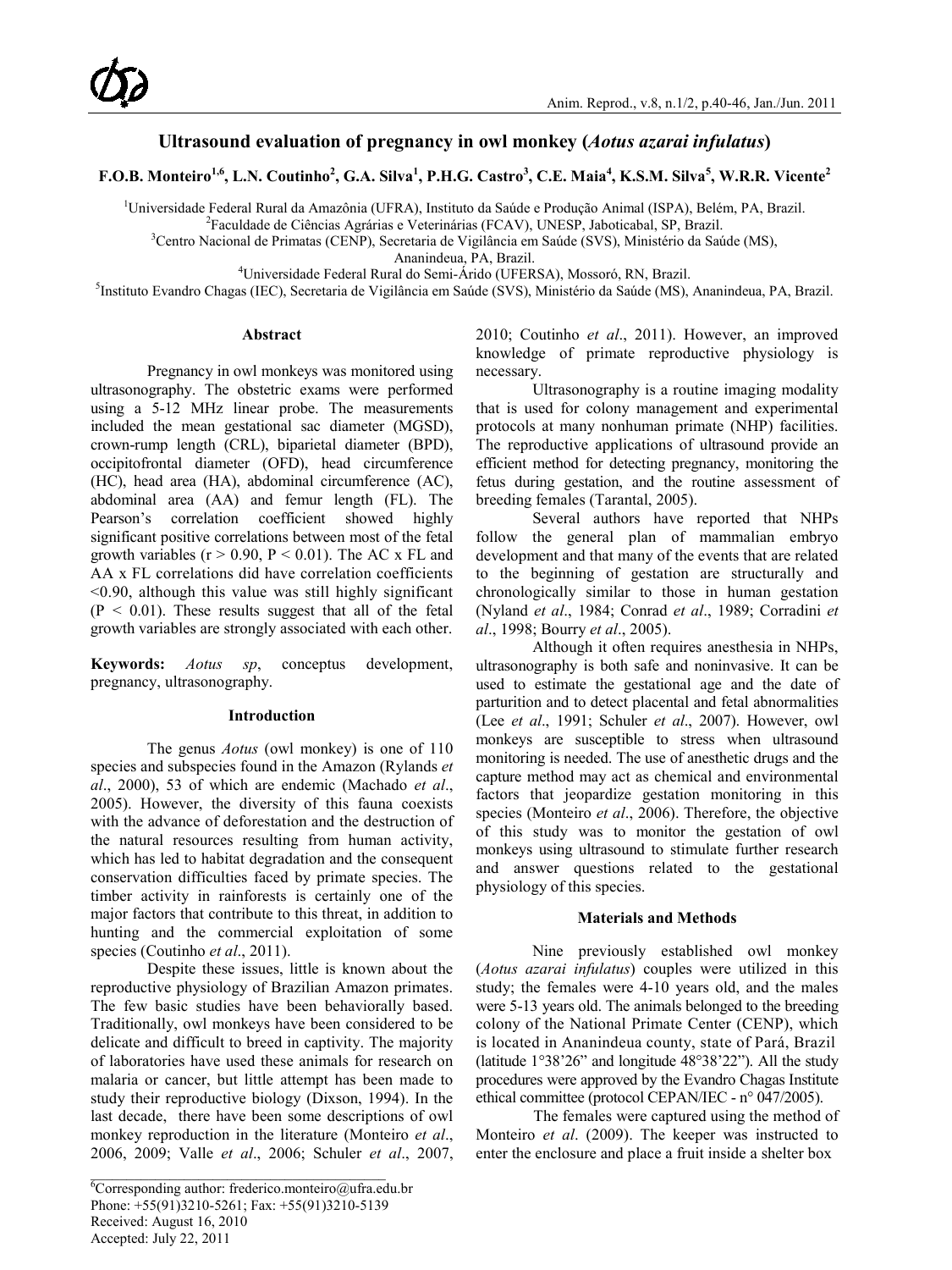to entice the female to enter the box. The box was then closed by a guillotine door. The female was transferred to a wooden transport box (35 cm x 30 cm x 40 cm) and moved to the ultrasonography room. Before starting the ultrasonographic examination, the animals were weighed using a Filizola® MF-30 scale (Indústrias Filiziola S/A. Rua Joaquim Carlos, 1236, São Paulo, SP, Brazil) and manually restrained, and all of the pelvicabdominal area was clipped to remove hair and facilitate the ultrasound assessment.

The females were kept isolated from the males for four months and examined daily to condition them to the ultrasound examination. Fruits were offered to the animals before, during and after the procedure. The fruits offered were avocado, pineapple, banana, guava, papaya, watermelon and melon. The conditioning was accomplished by the daily repetition of the gynecological exam associated with offering the fruit (i.e., by positive reinforcement).

After this period, the males were taken to the female enclosures, where they remained for seven months. We did not perform any exams on the females during the first month of mating, but the copulatory behavior was monitored every day. From the second month, each female was examined once a week for seven months, and a total of 245 examinations were performed: 195 in nonpregnant females ( $n = 6$ ), and 50 in healthy pregnant females  $(n = 3)$ .

The ultrasonographic exams were performed using the SonoAce  $9900^{\circ\circ}$  ultrasound equipment (Medison Co., Ltd, Medison Venture Tower, 997-4. Daechi-dong, Kangnam-ku, Seoul, 135-280, Korea), equipped with a multifrequential linear array probe (5-12 MHz). The images obtained were analyzed on a 14" monitor and recorded on thermic paper linked to a Sony® VP 895 MD video graphic printer (Sony Corporation, Tokyo, Japan) and on CD-ROM media.

The exams attempted to identify the early and developmental ultrasonographic signs of pregnancy. The early signs of pregnancy were defined as endometrial thickness (ET) and uterine volume (UV) increases. The ET evaluation attempted to detect an echogenicity increase in the uterine fundus region at the thickest point between the two basal layers on the anterior and posterior uterine walls. The ET evaluation was performed three times to calculate the mean ET value (Fig. 1A). To define the uterine volume, we compared the median values for pregnant and nonpregnant females, taking the craniocaudal (CCD), dorsoventral (DVD) and transverse (TD) diameters into consideration (Fig. 1A). A single examiner assessed each uterine variable three times to calculate the mean UV.

The date of conception was calculated from the mating observations and with the mean duration of gestation described in the literature. According to some authors, owl monkey gestation is approximately 132- 135 days (19 weeks; Dixson, 1994; Málaga *et al*., 1997). The first week of gestation was defined by the visualization of early signs (ET and uterine volume). The mean gestational sac diameter (MGSD; Fig. 1B) and further embryonic/fetal growth parameters were considered developmental signs of pregnancy. Each subsequent week was evaluated until term, which was the last week of gestation. The first trimester of gestation consisted of the period between the first and the sixth weeks. The second trimester began in the seventh week and extended through the twelfth week. The third trimester was defined as the period between the thirteenth week and the nineteenth week, when parturition occurred.

The embryonic development was evaluated by the MGSD, which was calculated by the arithmetic mean of the length and height (by sagittal scan) and width (by transversal scan) variables (Fig. 1B) and by the crown-rump length (CRL) measurement of the embryo (Fig. 1C). Both of these variables were evaluated according to the method of Sauerbrei *et al*. (2000). The following factors were the main fetal development parameters:

- 1. The biparietal diameter (BPD) and the occipitofrontal diameter (OFD) were measured in the thalamic plane, which was determined by the ambient cistern appearance in the rear of the head. The BPD was measured by placing the calipers from the external surface of the proximal cranial table to the distal internal surface. The OFD was obtained by measuring the distance from one external fetal cranium margin to the other margin perpendicular to the BPD (Fig. 1D).
- 2. The head circumference and head area (HC and HA, respectively) were measured by the delineation of the fetal cranium's hyperechoic outline in the same scan that was used for the BPD and OFD (Fig. 1D).
- 3. The abdominal circumference and abdominal area (AC and AA, respectively) were measured by placing the probe around the external portion of the fetal abdomen's hyperechogenic border. To do this, a transverse scan, perpendicular to the vertebral axis, was obtained from the fetal abdomen. This scan visualized the stomach and the umbilical portion of the portal vein in the liver. The color Doppler mode was used to easily identify the umbilical portion of the portal vein (Fig. 1E).
- 4. The femoral length (FL) was measured from its distal and proximal diaphysis extremities (Fig. 1F).

The criteria used to obtain the images and measure the gestational parameters were similar to those described in the literature (Herring *et al*., 1991; Sauerbrei *et al*., 2000; Monteiro *et al*., 2006). Each variable was measured weekly by a single observer six times, and these values were used to calculate the mean and standard deviation. We calculated the linear (Pearson) correlation matrix for the vector of fetal growth variables (BPD, OFD, HC, HA, AC, AA, FL). We considered correlations to be statistically significant at a 1% significance level (Steel *et al*., 1997).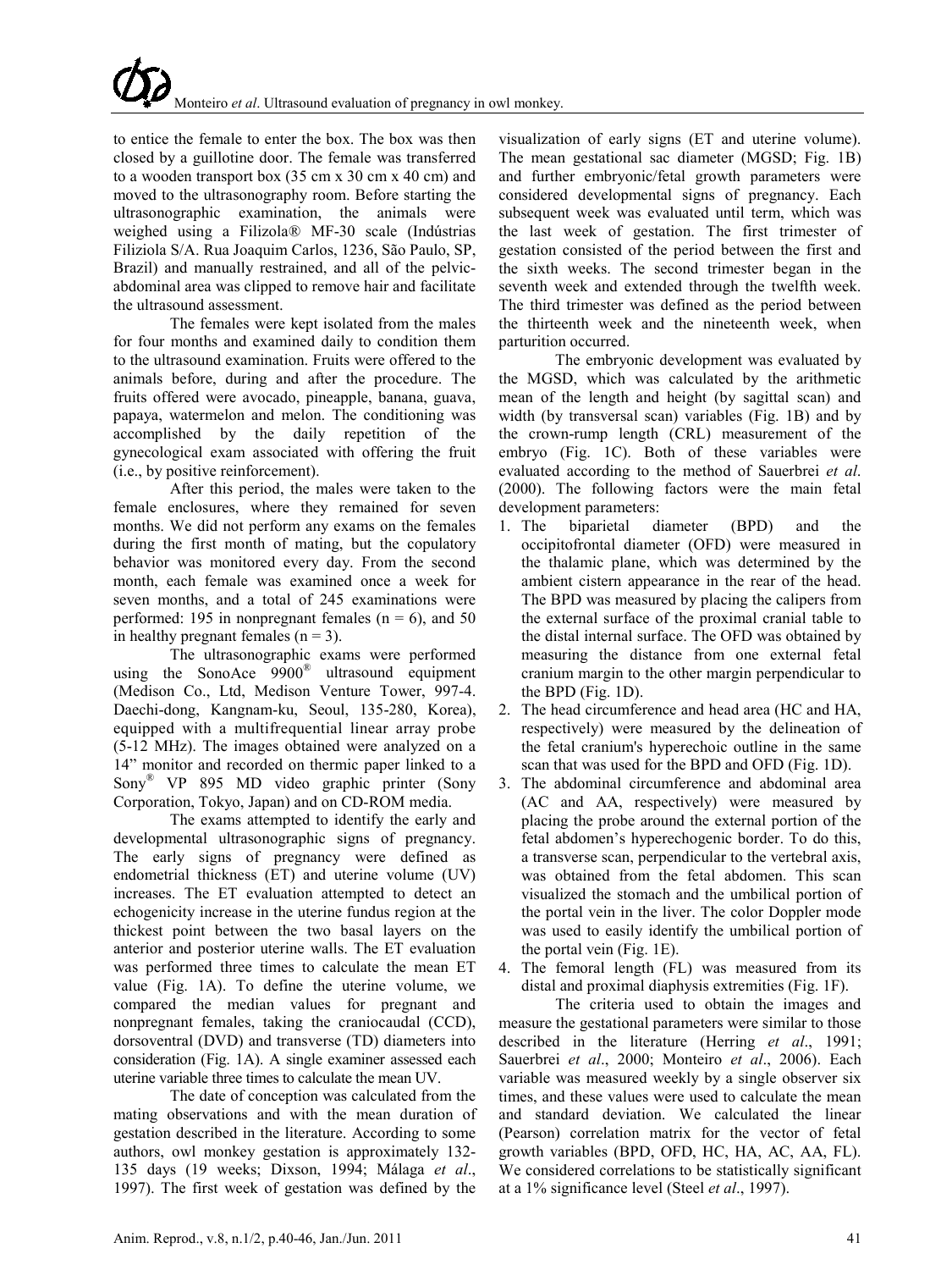

Figure 1. (A) The second week of gestation, showing the increase in the uterine variables (CCD, DVD, TD and UV) and the endometrial thickness (ET), which are considered early gestational signs. The ET was measured at the thickest point between the two basal layers on the anterior and posterior uterine walls. (B) The fundus implantation of the GS in the third week of gestation of the same female, showing the mean gestational sac diameter (MGSD), length (L), and height (H) by sagittal scan and the width (W) by transverse scan. (C) The crown-rump length (CRL) measurement in the eighth week of gestation. (D) The plane of the thalamic exam in the  $16<sup>th</sup>$  week of gestation, showing the ambient cistern (ac) in the posterior section of the head. The biparietal diameter (BPD) was obtained by positioning the probe from the external surface of the proximal cranial table to the distal internal surface. The occipitofrontal diameter (OFD) was obtained by measuring the external margins of the fetal cranium, perpendicular to the BPD. The head circumference and head area (HC and HA) were obtained in the same examination by a tracing around the external border of the hyperechogenic outline in the fetal cranium border. (E) A color-Doppler image during the 19<sup>th</sup> week of gestation that was used to facilitate identifying the umbilical portion of the portal vein (pv) in the liver and the fetal stomach (s). The abdominal circumference and the abdominal area (AC and AA) were measured in the fetal abdomen transverse scan, perpendicular to the vertebral axis (arrow). (F) The femur length (FL) in the  $13<sup>th</sup>$  week of gestation was measured from the proximal and distal extremities, measuring only the femoral diaphysis.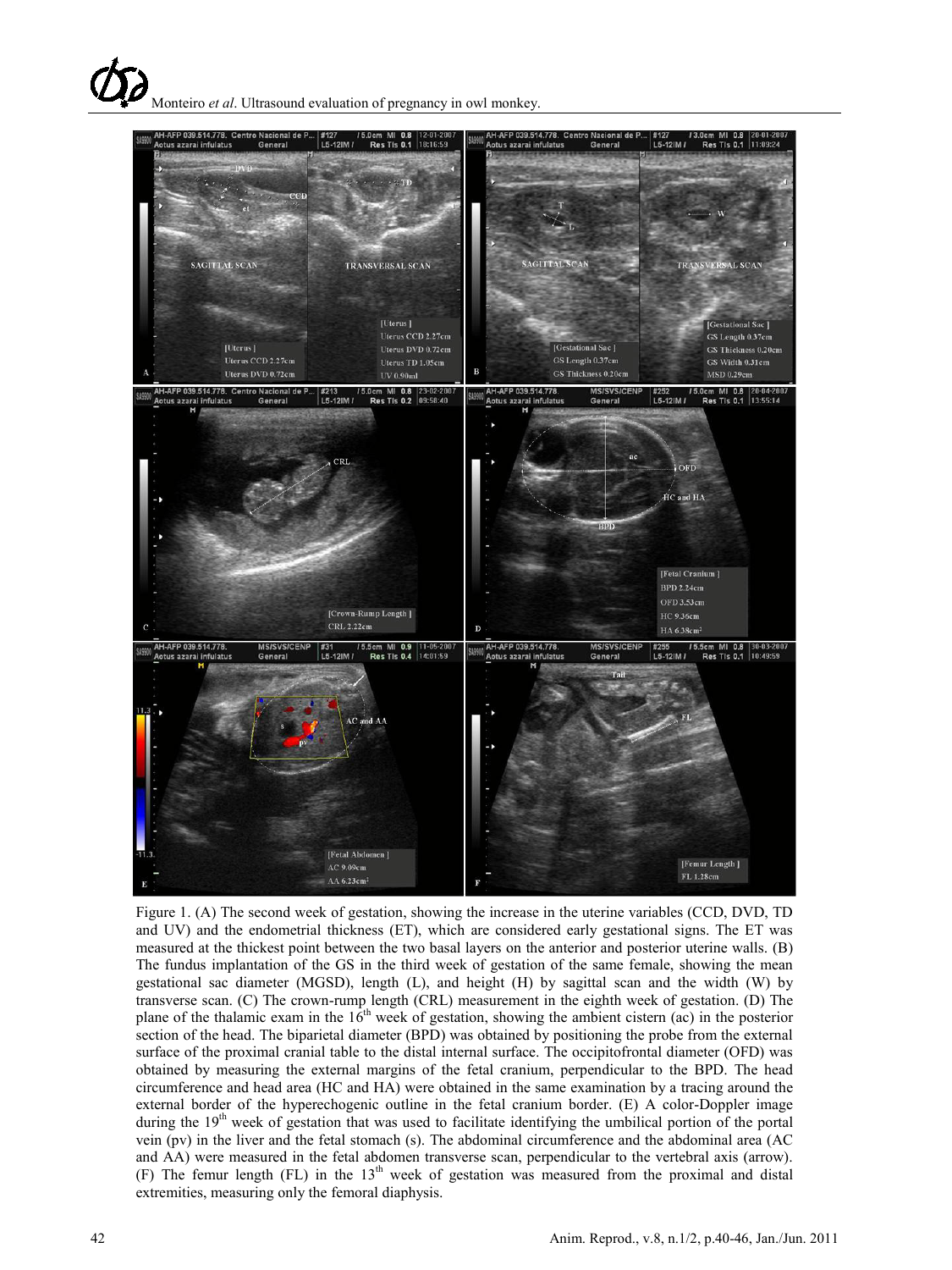#### **Results**

Three positive gestations (33%) were diagnosed during the experimental period, of which two were carried to term and one was spontaneously interrupted at the beginning of the third trimester of gestation (between the  $12<sup>th</sup>$  and  $13<sup>th</sup>$  weeks). The second and third trimesters were characterized by progressive increases in the fetal growth parameter values until parturition.

We diagnosed the gestations from the second month of mating. The early signs of pregnancy (ET and increase of uterine volume) and development (MGSD and CRL) were evaluated in the first trimester. The ET was  $0.32 \pm 0.04$  cm (mean  $\pm$  standard deviation) in the two first weeks of gestation (Fig. 1A) and was  $0.08 \pm 0.05$  cm when the females were not pregnant. The ultrasound monitoring indicated that the pregnant females showed a significant increase in UV (0.91  $\pm$  0.29 ml) compared with the nonpregnant females  $(0.51 \pm 0.15 \text{ ml})$ 

during the first two weeks of gestation. These findings were important for determining the early signs of pregnancy in the owl monkeys. However, a conclusive diagnosis in the three gestations was only possible through visualizing the developmental signs that began in the third week with the appearance of the anechoic gestational sac in the uterine fundus region (Fig. 1B).

The second trimester was defined as the interval between the  $7<sup>th</sup>$  and  $12<sup>th</sup>$  weeks. During this period, the MGSD (until the eighth week) and CRL (until the tenth week) were measured. We obtained BPD, OFD, HC and HA measurements from the eighth week onward. The AC and AA were measured from the ninth week onward, and the FL was measurable only from the tenth week onward.

We began to visualize the embryo proper only in the fourth week. The MGSD and CRL measurements during the first trimester of gestation were obtained from the third to eighth and the fifth to tenth weeks, respectively. Their growth patterns are shown in Table 1.

Table 1. The main embryonic/fetal growth parameters (mean  $\pm$  standard deviation) were evaluated weekly during the first, second and third trimesters of pregnancy in *Aotus azarai infulatus*.

| Period of<br>gestation<br>(week)                              |                | <b>Biometric Parameter</b> |                                 |                    |                                                 |                                                                                                                                 |                                                                 |                |                              |            |  |  |
|---------------------------------------------------------------|----------------|----------------------------|---------------------------------|--------------------|-------------------------------------------------|---------------------------------------------------------------------------------------------------------------------------------|-----------------------------------------------------------------|----------------|------------------------------|------------|--|--|
|                                                               |                | <b>MGSD</b><br>(cm)        | <b>CRL</b><br>(cm)              | <b>BPD</b><br>(cm) | <b>OFD</b><br>(cm)                              | HC<br>(cm)                                                                                                                      | HA<br>(cm <sup>2</sup> )                                        | AC<br>(cm)     | AA<br>(cm <sup>2</sup> )     | FL<br>(cm) |  |  |
| $\widehat{\mathfrak{D}}$<br>Ш<br>First trimester (n           | 1              |                            |                                 | $\blacksquare$     | $\blacksquare$                                  | $\blacksquare$                                                                                                                  | ٠                                                               | $\overline{a}$ | $\qquad \qquad \blacksquare$ |            |  |  |
|                                                               | $\overline{2}$ |                            |                                 | $\blacksquare$     | $\overline{\phantom{a}}$                        | $\overline{\phantom{a}}$                                                                                                        | -                                                               |                |                              |            |  |  |
|                                                               | 3              | $0.31 \pm 0.02$            |                                 |                    |                                                 |                                                                                                                                 |                                                                 |                |                              |            |  |  |
|                                                               | 4              | $0.62 \pm 0.02$            |                                 |                    |                                                 |                                                                                                                                 |                                                                 |                |                              |            |  |  |
|                                                               | 5              |                            | $1.03 \pm 0.11$ $0.48 \pm 0.02$ |                    |                                                 |                                                                                                                                 |                                                                 |                |                              |            |  |  |
|                                                               | 6              |                            | $1.37 \pm 0.05$ $0.83 \pm 0.09$ | $\blacksquare$     | $\overline{\phantom{a}}$                        | $\overline{\phantom{a}}$                                                                                                        | $\qquad \qquad \blacksquare$                                    |                |                              |            |  |  |
| $\widehat{\mathfrak{D}}$<br>Ш<br>Second trimester (n          | 7              |                            | $1.93 \pm 0.04$ $1.40 \pm 0.05$ |                    |                                                 |                                                                                                                                 |                                                                 |                |                              |            |  |  |
|                                                               | 8              |                            | $2.84 \pm 0.21$ $2.27 \pm 0.11$ | $0.87 \pm 0.04$    | $1.09 \pm 0.03$                                 | $3.14 \pm 0.08$                                                                                                                 | $0.77 \pm 0.04$                                                 |                |                              |            |  |  |
|                                                               | 9              |                            |                                 |                    |                                                 | $3.83 \pm 0.18$ 1.09 $\pm$ 0.05 1.42 $\pm$ 0.05 4.03 $\pm$ 0.11 1.25 $\pm$ 0.07 2.72 $\pm$ 0.13 0.57 $\pm$ 0.04                 |                                                                 |                |                              |            |  |  |
|                                                               | 10             |                            |                                 |                    |                                                 | $5.05 \pm 0.07$ $1.30 \pm 0.05$ $1.67 \pm 0.05$ $4.76 \pm 0.10$ $1.78 \pm 0.14$ $3.79 \pm 0.01$ $1.15 \pm 0.04$ $0.55 \pm 0.02$ |                                                                 |                |                              |            |  |  |
|                                                               | 11             |                            |                                 |                    |                                                 | $1.52 \pm 0.05$ $2.03 \pm 0.16$ $5.72 \pm 0.33$ $2.52 \pm 0.26$ $4.55 \pm 0.17$ $1.63 \pm 0.11$ $0.82 \pm 0.01$                 |                                                                 |                |                              |            |  |  |
|                                                               | 12             |                            |                                 |                    |                                                 | $1.67 \pm 0.04$ $2.32 \pm 0.20$ $6.44 \pm 0.45$ $3.17 \pm 0.36$ $5.46 \pm 0.27$ $2.32 \pm 0.22$ $1.04 \pm 0.06$                 |                                                                 |                |                              |            |  |  |
| $\widehat{\mathcal{L}}$<br>$\vert\vert$<br>Third trimester (n | 13             | ۰                          |                                 |                    |                                                 | $1.87 \pm 0.05$ $2.83 \pm 0.03$ $7.57 \pm 0.12$                                                                                 | $4.23 \pm 0.20$ 6.33 $\pm$ 0.07 3.03 $\pm$ 0.04 1.31 $\pm$ 0.04 |                |                              |            |  |  |
|                                                               | 14             |                            |                                 |                    |                                                 | $1.98 \pm 0.01$ $2.96 \pm 0.07$ $7.91 \pm 0.26$ $4.70 \pm 0.12$ $7.63 \pm 0.21$ $4.20 \pm 0.26$ $1.52 \pm 0.02$                 |                                                                 |                |                              |            |  |  |
|                                                               | 15             |                            |                                 |                    | $2.07 \pm 0.00$ $3.24 \pm 0.05$ $8.63 \pm 0.27$ |                                                                                                                                 | $5.35 \pm 0.50$ 8.44 $\pm$ 0.43 $5.32 \pm 0.72$ 1.68 $\pm$ 0.03 |                |                              |            |  |  |
|                                                               | 16             |                            |                                 | $2.25 \pm 0.01$    | $3.46 \pm 0.09$ $9.03 \pm 0.47$                 |                                                                                                                                 | $6.05 \pm 0.47$ $8.25 \pm 0.07$ $4.90 \pm 1.85$ $1.85 \pm 0.03$ |                |                              |            |  |  |
|                                                               | 17             |                            |                                 |                    |                                                 | $2.34 \pm 0.03$ $3.77 \pm 0.26$ $9.89 \pm 0.59$                                                                                 | $7.03 \pm 0.58$ $8.58 \pm 0.44$ $5.67 \pm 0.40$ $1.98 \pm 0.01$ |                |                              |            |  |  |
|                                                               | 18             |                            |                                 |                    |                                                 | $2.45 \pm 0.08$ $3.98 \pm 0.41$ $10.70 \pm 0.58$ $8.09 \pm 0.70$ $9.00 \pm 1.17$ $6.16 \pm 1.40$ $2.15 \pm 0.03$                |                                                                 |                |                              |            |  |  |
|                                                               | 19             |                            |                                 |                    |                                                 | $2.46 \pm 0.00$ $3.93 \pm 0.00$ $10.54 \pm 0.00$ $8.11 \pm 0.00$ $9.09 \pm 0.00$ $6.23 \pm 0.00$ $2.31 \pm 0.00$                |                                                                 |                |                              |            |  |  |

MGSD, mean gestational sac diameter; CRL, crown-rump length; BPD, biparietal diameter; OFD, occipito-frontal diameter; HC, head circumference; HA, head area; AC, abdominal circumference; AA, abdominal area; FL, femur length.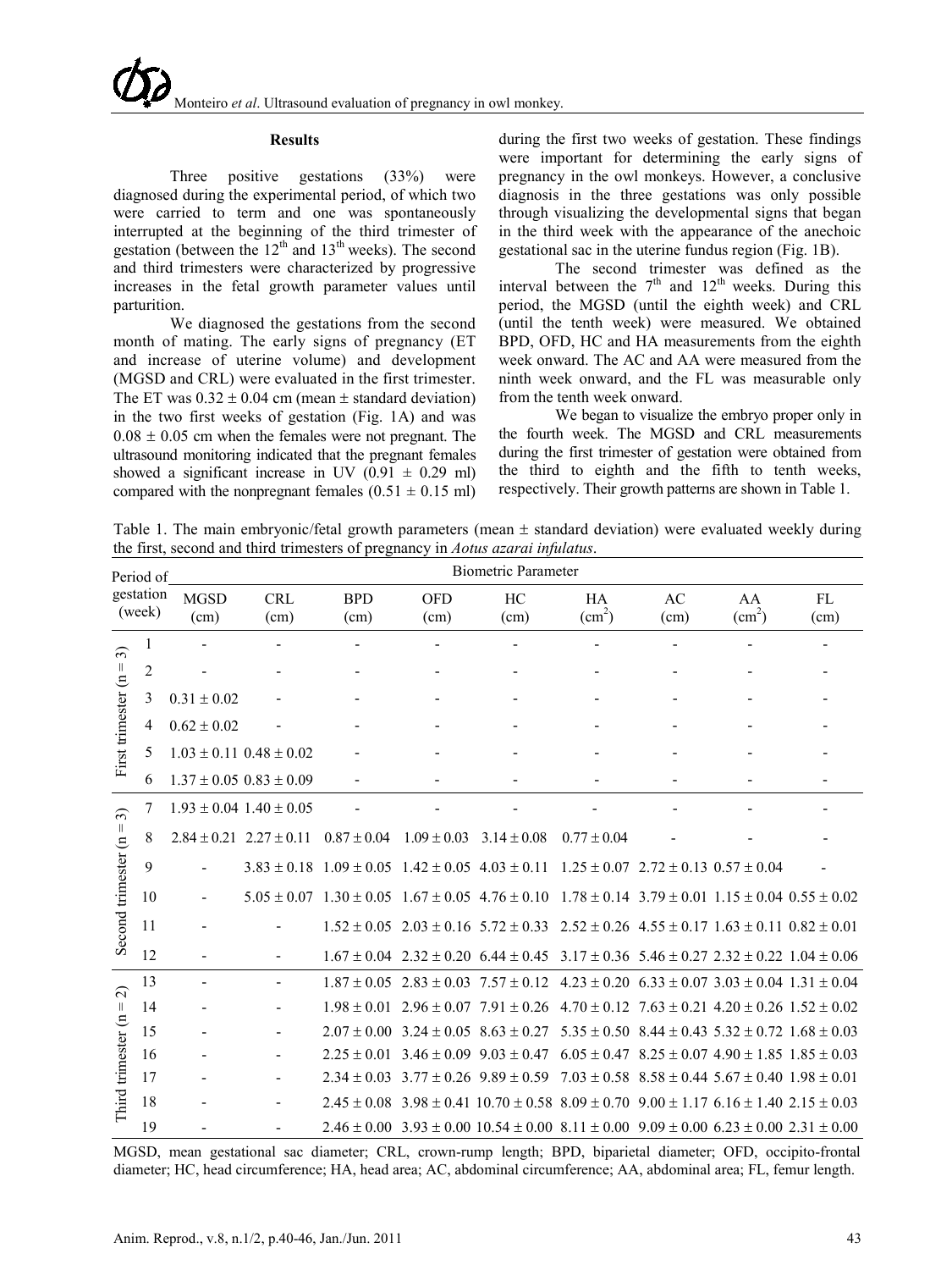# Monteiro *et al*. Ultrasound evaluation of pregnancy in owl monkey.

We performed 29 BPD, OFD, HC, and HA measurements during the three pregnancies (between the  $8<sup>th</sup>$  and  $19<sup>th</sup>$  weeks of gestation). These parameters increased with the gestational age (Table 1). The AC and AA variables were measured 26 times during the two term pregnancies (between the ninth and  $19<sup>th</sup>$ weeks), and the FL was measured 23 times in them between the  $10^{th}$  and  $19^{th}$  weeks. Therefore, a progressive increase in the size of the parameters with gestational age that appeared to slow towards the term

was observed.

The correlation coefficients (r) between the fetal growth variables showed highly significant positive correlations ( $r > 0.90$ ,  $P < 0.01$ ) between most of the variables (Table 2). The AC x FL and AA x FL correlations did have correlation coefficients <0.90, although this value was still highly significant ( $P < 0.01$ ). These results suggest that all of the fetal growth variables are strongly associated with each other (i.e., as one variable increases, so do the rest).

Table 2. The correlation coefficients (r) between the fetal growth variables (BPD x OFD x HC x HA x AC x AA x FL) in *Aotus azarai infulatus*.

| Variables  | <b>BPD</b> | <b>OFD</b> | HC        | HA        | AC        | AA        | FL        |
|------------|------------|------------|-----------|-----------|-----------|-----------|-----------|
| <b>BPD</b> | 1.00       | $0.990**$  | $0.992**$ | $0.975**$ | $0.975**$ | $0.966**$ | $0.995**$ |
| <b>OFD</b> |            | 1.00       | $0.998**$ | $0.990**$ | $0.969**$ | $0.968**$ | $0.983**$ |
| HC         |            |            | 1.00      | $0.991**$ | $0.965**$ | $0.963**$ | $0.985**$ |
| HA         |            |            |           | 1.00      | $0.948**$ | $0.958**$ | $0.980**$ |
| AC         |            |            |           |           | 1.00      | $0.990**$ | $0.664**$ |
| AA         |            |            |           |           |           | 1.00      | $0.814**$ |
| FL         |            |            |           |           |           |           | 1.00      |

BPD, biparietal diameter; OFD, occipito-frontal diameter; HC, head circumference; HA, head area; AC, abdominal circumference; AA, abdominal area; FL, femur length. \*\*P < 0.01.

#### **Discussion**

The results indicate that ultrasound is a reliable method for observation of obstetric measurements during prenatal development in *Aotus azarai infulatus*. Similar data were described in *Callithrix jacchus* by Jaquish *et al*. (1995). Moreover, the early diagnosis of gestation in NHP is important for clinical and investigative reasons. For researchers who use these animals as models of human reproduction, the ability to diagnose gestation at around 14 days after conception would create new opportunities for physiological and pathological studies (Conrad *et al*., 1989). Determining gestational age is an important tool in primate breeding colonies. Measurements of embryonic/fetal growth variables can be used to determine gestational age in New and Old World monkeys (Shimizu, 1988; Tarantal, 1990, 2005; Herring *et al*., 1991; Jaquish *et al*., 1995; Corradini *et al*., 1998; Bourry *et al*., 2005), including the owl monkey (Monteiro *et al*., 2006; Schuler *et al*., 2010). However, this study is the first to describe many of these variables in owl monkeys; Schuler *et al*. (2010) described only the correlation between BPD measurements and gestational age in *Aotus nancymaae*.

Consistent with the literature, the endometrial thickness and uterine volume increase were considered early signs of pregnancy but were not sufficient to establish a precise gestational diagnosis because, in

humans and NHPs, these variables may undergo pathological and physiological alterations that affect the endometrial echogenicity and uterine volume when the female is not necessarily pregnant (Conrad *et al*., 1989; Sauerbrei *et al*., 2000; Monteiro *et al*., 2006). Therefore, visualizing the gestational sac was necessary to confirm the diagnosis and to establish gestation development in our study. However, it is important to emphasize that there was a progressive increase in the uterine volume as gestation development became evident.

In chimpanzees and baboons, the gestational sac is visible by ultrasonography three weeks after conception, and the embryo is visible after four weeks (Herring *et al*., 1991; Hobson *et al*., 1991). Studies of the gestation of *Saguinus fuscicollis* using ultrasound have verified that, after conception, the endometrial surfaces become separated and form a lumen with a hypoechogenic aspect (a double endometrial echo) that is detectable between 16 and 18 days of gestation  $(17.2 \pm 1.0 \text{ days})$ . The presence of the gestational sac has been verified between the fourth and sixth weeks after conception (41.8  $\pm$  7.1 days, an interval of 32-52 days; Kuederling and Heistermann, 1997). This structure has also been verified between the second and third weeks of gestational age in capuchin monkeys (15-22 days; Corradini *et al*., 1998). Studies of callitrichid species have established that the double endometrial echo ensures the safety and precocity of the ultrasound gestation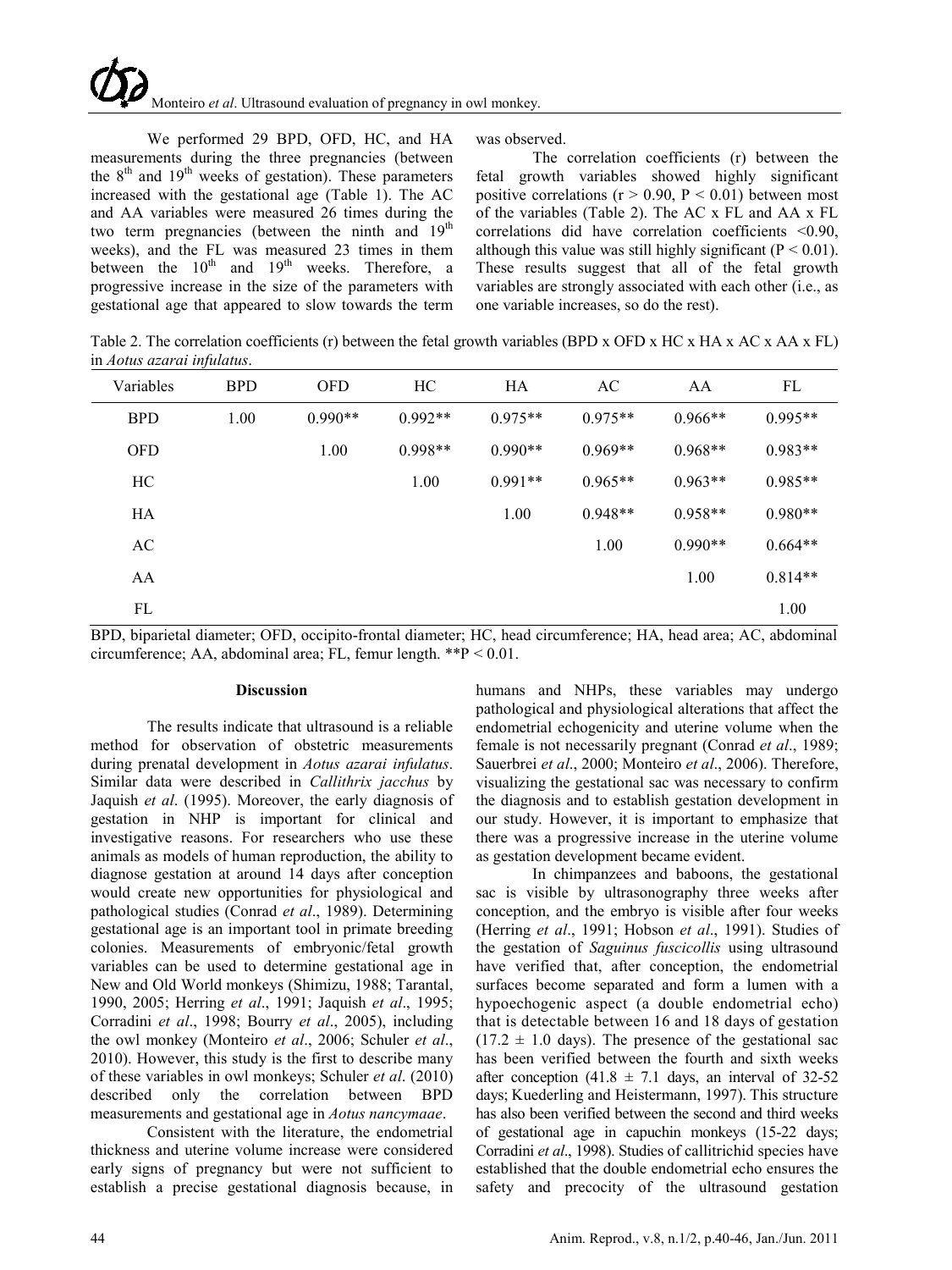diagnosis. This echo occurred within 15 days of gestation in *C. jacchus*, 17 days in *S. fuscicollis* and *S. oedipus,* and in 12 days in *Callimico goeldii* (Oerke *et al*., 2002).

A previous study in owl monkeys has indicated that the gestational sac and the embryo proper appear between 28 and 38 days after mating (Monteiro *et al*., 2006). In our study, we found that the double endometrial echo was visualized and measured in gestations at the beginning of gestational sac formation, which occurred from the third week of gestation. The embryo proper was detected from the fourth week. These findings are similar to those that have been described for chimpanzees, baboons, and owl monkeys (Herring *et al*., 1991; Hobson *et al*., 1991; Monteiro *et al*., 2006). The gestational sac measurement can be used for evaluating gestational age until the eighth week of pregnancy in owl monkeys. Subsequently, the gestational sac size exceeds the area covered by the probe scan field. Similar data have also been reported in macaque and capuchin monkeys (Tarantal and Hendrickx, 1988; Corradini *et al*., 1998).

In common marmoset, triplets were significantly  $(P < 0.05)$  smaller than twins for both BPD and CRL. No significant relationship was found between litter size and within litter variation in CRL or BPD (Jaquish *et al*., 1995). A later study with fifty *C. jacchus* pregnancies resulted in the hypothesis that marmosets may be able to adjust litter size late in pregnancy in response to proximate environmental factors (Jaquish *et al*., 1996). In the present study there were no twin or triplets pregnancies, but these data are important, because a case of successful survival of twins in *Aotus* was described in the literature (Málaga *et al*., 1991).

According to Nyland *et al*. (1984), the *Macaca mulatta* fetus presents a CRL of  $0.60 \pm 0.60$  cm in the third week and  $6.60 \pm 0.60$  cm in tenth week. In this species, the CRL growth process may be slightly different than in humans. These results were similar to our study because we measured this variable in the fifth  $(0.48 \pm 0.02$  cm) and tenth  $(5.05 \pm 0.07)$  cm weeks of gestation. However, there is a tendency for accelerated growth in owl monkeys because the gestational period is shorter (19 weeks).

In rhesus monkeys, the reported BPD, HC and HA measurements have begun in the seventh week (Nyland *et al*., 1984). According to Tarantal (2005), the predicted BPD values for rhesus and long-tailed macaques are observed in the late first to third trimesters (50-165 days gestation). In capuchin monkeys, the BPD provided an accurate estimate of gestational age from 45 days of gestation until parturition. In *Aotus nancymaae*, measuring the BPD is possible from 40 days gestation until the end of pregnancy, which occurs at approximately 19 weeks (Schuler *et al*., 2010). We obtained measurements related to the fetal skull (BPD, OFD, HC and HA) from the eighth week  $(56 \text{ days})$  until the  $19^{\text{th}}$  week of gestation, when pregnancies went to term. Therefore, the BPD measurements obtained in our study were

similar to those described for *A. nancymaae* (Schuler *et al*., 2010).

According to Nyland *et al*. (1984), it is possible to measure the AC and AA in rhesus monkeys from the seventh week of pregnancy until the delivery date. These data are similar to the measurements described in this study. In our owl monkeys, however, these variables were only measured from the ninth week of gestation.

In the owl monkeys, the fetal FL can easily be measured from the tenth week of pregnancy onward by the increased echogenicity of the bone, which provides a useful gestational variable. In capuchin (Corradini *et al*., 1998) and rhesus monkeys (Nyland *et al*., 1984), the FL has been measured on days 70 and 73, respectively, which matches the growth linearity of the tenth week of pregnancy in these species. By contrast, Tarantal and Hendrickx (1988) have shown that the FL can be measured from 47 days of gestation in *M. fascicularis* and *M. mulatta*.

In summary, this study presented the first complete ultrasonographic evaluations of early pregnancy and fetal development in *Aotus azarai infulatus*. We described nine variables for predicting the gestational age in weeks. These data may be useful in studies of reproductive physiology in species of the genus *Aotus* and as tools for the managers of owl monkey breeding colonies. However, new studies on gestational monitoring in this species should be encouraged and aim to provide regression equations for estimating the gestational age in days.

## **Acknowledgments**

We thank the National Primate Center (CENP) keepers and its technicians for their support during the laboratory work and in the handling of the owl monkeys that were used in this study. We also thank Dr. Christina Wippich Whiteman, D.V.M., Ph.D., Brazilian Institute of Environment and Renewable Natural Resources (IBAMA) for suggestions and a technical English review. This experiment was approved by the Animal Research and Ethics Committee of the Evandro Chagas Institute, Health Vigilance Secretary, SVS of the Health Ministry, MS of Brazil.

### **References**

**Bourry O, Boyer OOMO, Blanchard A, Rouquet P**. 2005. Fetal ultrasonography: biometric data from four African primate species. *J Med Primatol*, 35:38-47.

**Conrad SH, Sackett GP, Burbacher TM**. 1989. Diagnosis of early pregnancy by ultrasound in *Macaca fascicularis*. *J Med Primatol*, 18:143-154.

**Corradini P, Recabarren M, Serón-Ferré M, Parraguez VH**. 1998. Study of prenatal growth in the capuchin monkey (*Cebus apella*) by ultrasound. *J Med Primatol*, 27:287-292.